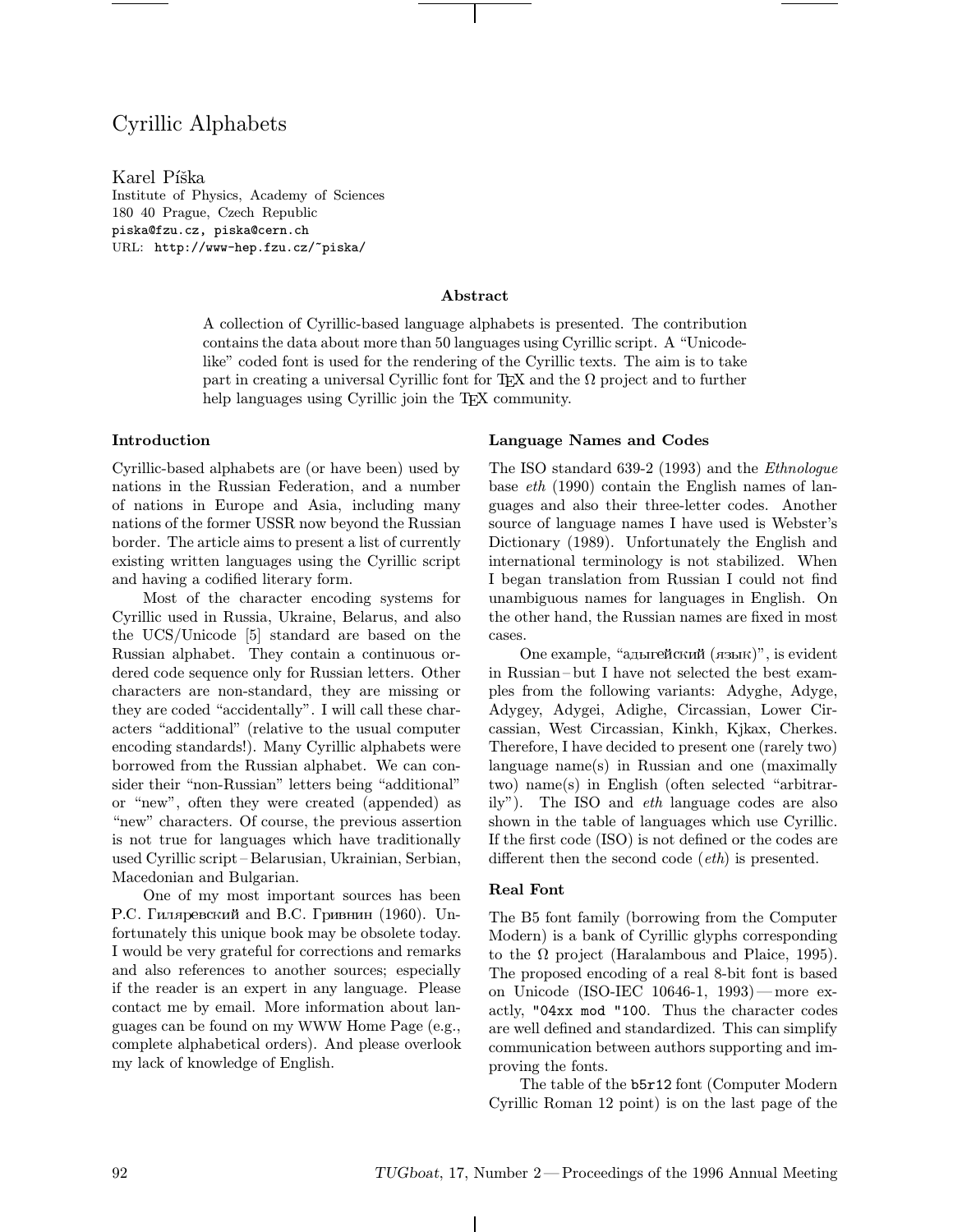article. I repeat: the real font is only a bank of glyphs and cannot be used autonomously in a simple and effective way.

# Virtual Font

A virtual font was created for the present article to enable access to Cyrillic letters using ASCII characters. For creating .tfm files for virtual fonts, the program VFComb (Berdnikov and Turtia, 1995) was used. It allows the definition (or redefinition), mapping, ligature and kerning data once for all font sizes, and then merging them with metric information of the real fonts (reading proper list files). It is necessary to mention that every font in TEX (real or virtual) can contain no more than 256 characters and it is complicated, or impossible, using fonts with many characters. This is a good reason for introducing  $\Omega$ –the 16-bit extension of T<sub>E</sub>X. The virtual font used in this article combines a real font with Unicode-like encoding (mod "100), a font with alternative glyphs (located separately) and several characters from the original CM (e.g., parentheses). The way of referencing the "I's" is shown in the following example.

A segment from the .tbf file (input file for VF-Comb)

#### (LIGTABLE

| (LABEL C        |                | I)  |        |
|-----------------|----------------|-----|--------|
| (LIG C 1        |                | - 0 | 006)   |
| (LIG C 2 O      |                |     | 007)   |
| (LIG C 3 0 300) |                |     |        |
| (LIG C 4 0 342) |                |     |        |
| (LIG C 5        |                |     | 0.344) |
| (STOP)          |                |     |        |
|                 |                |     |        |
| (LABEL C i)     |                |     |        |
| (LIG C 1 0 022) |                |     |        |
| (LIG C          |                |     | 20211  |
| (LIG C          | $\overline{4}$ |     | 0.343) |
| (LIG C 5        |                |     | 0.345) |
| (STOP)          |                |     |        |

results 'Ii' =>  $\text{M}_{\text{H}}$  % "Standard" 'I' 'I1i1' => Ii  $\%$  Ukrainian/Belarusian 'I' ' $I2i2' \Rightarrow \ddot{I} \%$  Ukrainian 'YI' 'I3'  $\Rightarrow$  I % Caucasian aspiration sign "палочка" 'I4i4' =>  $\bar{M}$  $\bar{n}$  % Tadzhik 'I' with stress  $'I5i5'$  =>  $\ddot{M}\ddot{n}$ 

# Cyrillic Character Set and Unicode

The ISO/IEC 10646-1/Unicode (1993 E) covers most of the letters used in current living written

languages uses a Cyrillic-alphabet (in my opinion). I would like to add the following comments:

- I have no data about other characters; for example, punctuation marks, special signs and other symbols.
- I don't present information about additional characters not in current use.
- Old Cyrillic is omitted and is not a subject of inquiry in this paper.
- Regarding the variant forms: more alternative glyphs may be stored in a font bank and then selected to depict a particular character. This problem is solvable in TEX.
- Regarding letters with diacritics: there are important differences in the three distinct applications of diacritical marks (with possible disagreement in different languages).
	- 1. The accented symbol denotes the distinct letter as opposed to the same symbol without an accent and it may even be positioned independently in the alphabet.
	- 2. An accent can be used to modify the symbols representing vowels and consonants: for example; vowels can be marked for length or nasalization, consonants can be marked for palatalization. The presence of the accent when writing is significant but unlike the above item, the combination does not constitute a new or special letter, and therefore would be alphabetized in the same position as the letter without such a diacritic.
	- 3. An accent is used to mark stress. These "stressed" letters are not part of the writing system but are, nevertheless, necessary for entries in dictionaries and textbooks. A few examples illustrate the use of stress marks (above, right or below): акце́нт, АКЦЕ/НТ ac/cent mark/, r Akzent

#### Alphabetical Orders and Sort

The greater number of languages using Cyrillic in Russia and the former USSR have adopted words from Russian or, with modifications, in the original form (especially proper names) and their alphabets include all Russian letters. Not often exceptions are Ukrainian, Belarusian, Moldavian<sup>cyr</sup>or Abkhazian.

Alphabetical orders of distinct languages may be different. "Additional" letters have been appended to the end or may occur in the middle of alphabets. Two letters may be located in the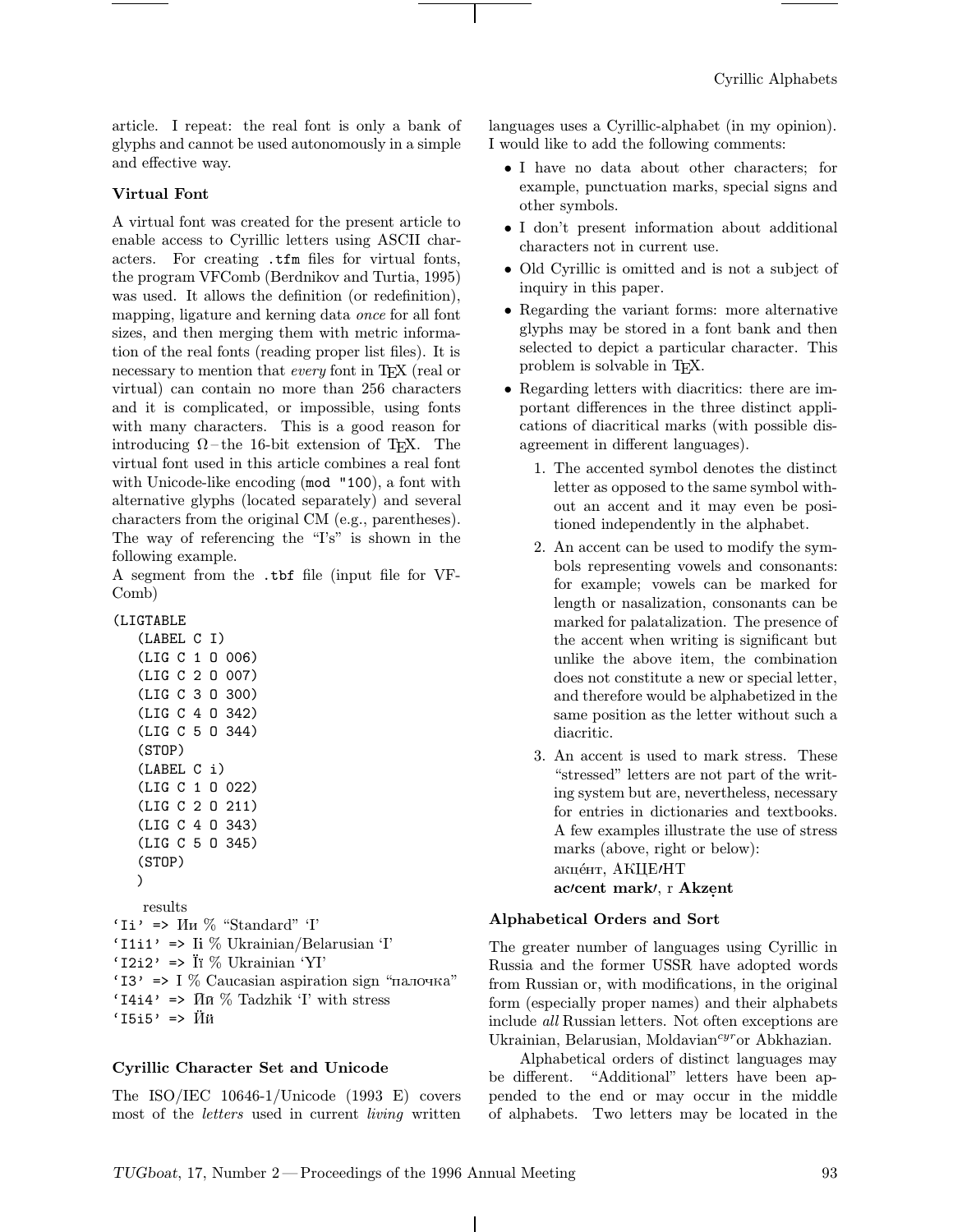#### Karel Píška

opposite order. And then the order of similar or even identical words in dictionaries or indexes may be different.

| Examples $(1960, 1990)^{1/2}$                                                                       |           |
|-----------------------------------------------------------------------------------------------------|-----------|
| Russian                                                                                             | Ukrainian |
| $L_{\rm bol}$ $>$ $R_{\rm CO}$ $>$ $R_{\rm B}$ $>$ $R_{\rm CO}$ $>$ $R_{\rm bol}$ $>$ $L_{\rm bol}$ |           |
| вальс < валяться валятися < вальс                                                                   |           |
| польский < полюс полюс < польський                                                                  |           |
| сальный < салют салют < сальний                                                                     |           |

#### Correspondence Cyrillic vs. Latin

Many languages now written in Cyrillic used Latinlike alphabets in the 1930s (e.g., Tatar or Kazakh). Several languages have used both Latin and Cyrillic alphabets —at the last count these included Serbo-Croatian, Kurdish, Moldavian, and Azerbaijani. Several nations are preparing projects to migrate from Cyrillic to Latin. The alphabetical orders for Cyrillic and Latin are different but I am sure it will be possible to define algorithms for automatic transliteration, use of common hyphenation patterns and compile and print texts from the one source, in either writing system, to produce for a reader the script with which she/he is familiar.

#### Cyrillic Letters and Symbols

The table contains the Cyrillic characters defined in the Unicode standard. Russian letters (used in most alphabets) and old Cyrillic letters and symbols are omitted in the list. Corresponding symbolic names of characters can be found in [5, 6]. It would too long to present them here.

Example: CYRILLIC CAPITAL LETTER IO is the Unicode name for "0401  $\Rightarrow$   $\ddot{E}$ .

#### Explanatory notes and comments

 $cyr$  The Cyrillic-alphabet languages presented here also uses other alphabets (usually Latin-like).

Languages using the following letters are unknown (to me):

1. ÁÂ

2. for  $\tilde{y} \tilde{y}$  I have two candidates – 2 letters undefined in Unicode:

 $\tilde{y}\tilde{y} (= \tilde{y}\tilde{y})$ ? in Chuvash and

 $\dot{V} \circ (= \dot{V} \circ)^?$  in Karachay-Balkar.

The confusion perhaps may be in my sources or in Unicode.

Unicode codes

| "0401 "0451 $E \ddot{e}$ Many languages use the                 |
|-----------------------------------------------------------------|
| letter $\ddot{E}$ e. The list of the languages $\ddot{E}$ e is  |
| not used in is shorter:                                         |
| Ukrainian, Bulgarian, Serbo-Croatian <sup>cyr</sup> ,           |
| Macedonian, Kurdish <sup>cyr</sup> , Moldavian <sup>cyr</sup> , |
| Azerbaijani, Abkhazian, Abazin(?)                               |
|                                                                 |

|             | "0402 "0452 |                              | ħ          | $Serbo-Croatiancyr$                                                                         |
|-------------|-------------|------------------------------|------------|---------------------------------------------------------------------------------------------|
|             |             | Б<br>Ѓ                       |            |                                                                                             |
|             | "0403 "0453 |                              | ŕ          | Macedonian                                                                                  |
|             | "0404 "0454 | $\in$                        | $\epsilon$ | Ukrainian                                                                                   |
|             | "0405 "0455 | $S_{-}$                      | $S_{-}$    | Macedonian                                                                                  |
|             | "0406 "0456 |                              | 1          | Ukrainian, Belarusian,                                                                      |
|             |             |                              |            | Kazakh, Khakass, Komi (Zyrian),                                                             |
|             |             | Komi-Permyak                 |            |                                                                                             |
| "0407 "0457 |             |                              |            | Ukrainian                                                                                   |
|             | "0408 "0458 |                              |            | Serbo-Croatian <sup>cyr</sup> ,                                                             |
|             |             |                              |            | Macedonian, Azerbaijani, Altaic (Oirot)                                                     |
|             | "0409 "0459 |                              |            | $\bigcup$ D Jb Serbo-Croatian <sup>cyr</sup> ,                                              |
| "040A "045A |             |                              |            | Macedonian<br>$\mathbf{\Box}$ B Serbo-Croatian <sup>cyr</sup> ,                             |
| "040B "045B |             |                              |            | Macedonian<br>$\overline{\mathrm{h}}$ $\overline{\mathrm{h}}$ Serbo-Croatian <sup>cyr</sup> |
|             | "040C "045C | $\acute{K}$ $\acute{\kappa}$ |            | Macedonian                                                                                  |
|             | "040D "045D |                              |            | (This position shall not be used)                                                           |
| "040E "045E |             |                              | Ÿ          | Belarusian, Uzbek,                                                                          |
|             | "040F "045F |                              |            | Dungan<br>$\mu$ Serbo-Croatian <sup>cyr</sup> ,<br>Macedonian, Abkhazian                    |
|             |             |                              |            |                                                                                             |

"0410.."042F uppercase Russian "0430.."044F lowercase Russian "0460.."0486 Old Cyrillic

- 
- "0490 "0491  $\Gamma$   $\Gamma$  Ukrainian (now used again!) "0492 "0493  $\Gamma$  F Tadzhik, Uzbek, Uighur,
- Kazakh, Azerbaijani, Khakass,(Bashkir), (Karakalpak)

# variant  $\begin{bmatrix} \cdot & \cdot & \cdot \\ \cdot & \cdot & \cdot \\ \cdot & \cdot & \cdot \end{bmatrix}$  Bashkir, Karakalpak "0494 "0495  $\overline{\eta}$   $\overline{\eta}$  Yakut (Sakha),

Abkhazian, Eskimo (Yuit) $cyr$ "0496 "0497  $H_1H_1$  Uighur, Turkmen, Tatar, Kalmyk, Dungan

<sup>&</sup>lt;sup>1</sup> Referee's note: The Ukrainian Academy of Sciences changed the official order of the Ukrainian alphabet in 1991 (or thereabouts), and the soft sign is no longer the last letter of the alphabet.

<sup>2</sup> Author's note: Reworking and reprinting of all the dictionaries of any language will not be easy. I will keep this example to demonstrate "real life" changes.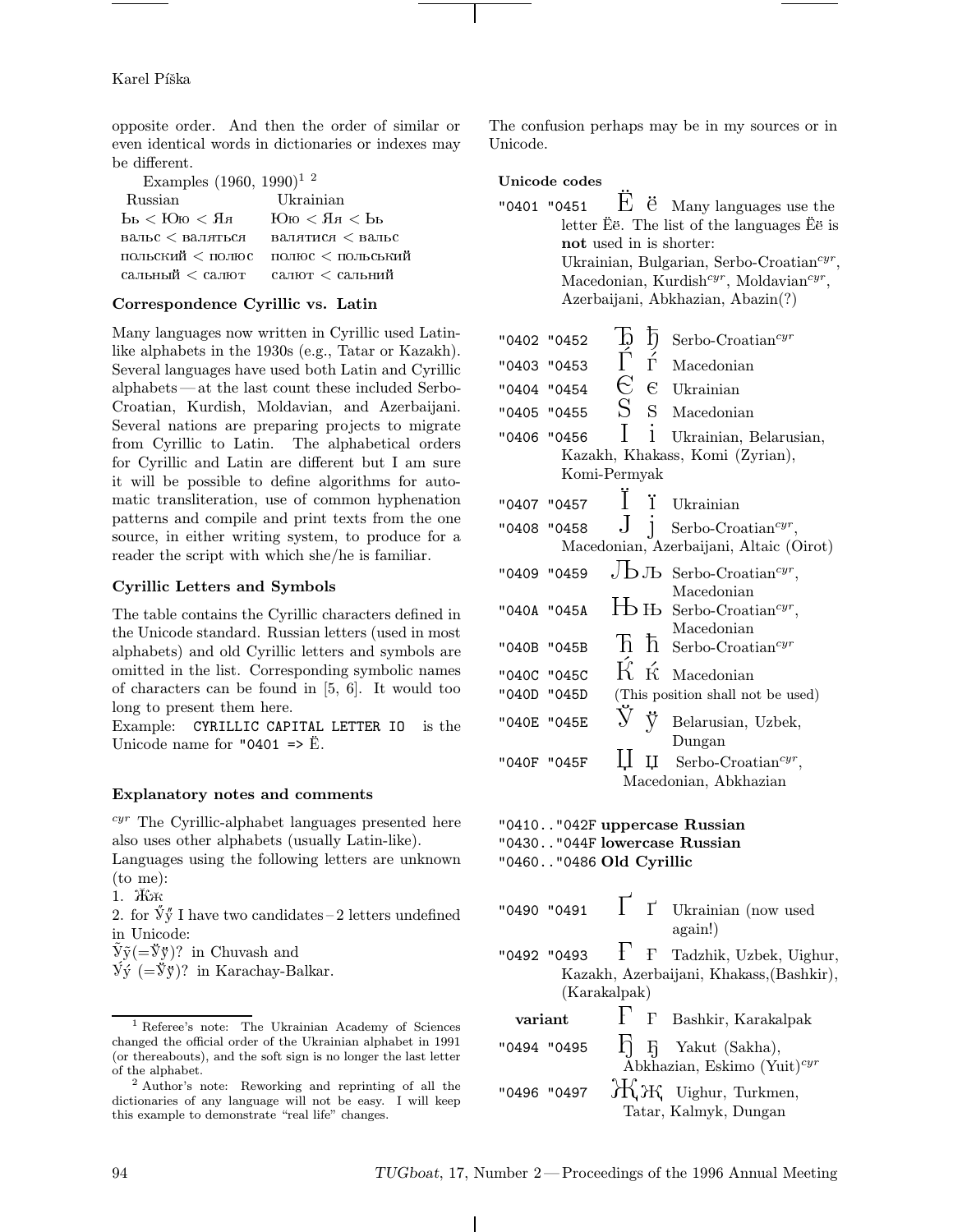$\overline{\phantom{a}}$ 

|                                       |                                                                               |            |  | "0498 "0499 ? 3 Bashkir                                                                                |  |  |  |
|---------------------------------------|-------------------------------------------------------------------------------|------------|--|--------------------------------------------------------------------------------------------------------|--|--|--|
| variant $\beta$ 3 Bashkir             |                                                                               |            |  |                                                                                                        |  |  |  |
|                                       |                                                                               |            |  | "049A "049B $K$ K Tadzhik, Uzbek, Uighur,                                                              |  |  |  |
| Kazakh, Karakalpak, Abkhazian         |                                                                               |            |  |                                                                                                        |  |  |  |
|                                       | variant $\overline{K}$ K                                                      |            |  |                                                                                                        |  |  |  |
|                                       |                                                                               |            |  | "049C "049D $\rm{K~K}$ Azerbaijani                                                                     |  |  |  |
|                                       |                                                                               |            |  | "049E "049F $\rm\,K~$ $\rm\,K~$ Abkhazian                                                              |  |  |  |
|                                       |                                                                               |            |  | "04A0 "04A1 $\rm\,K~K$ Bashkir                                                                         |  |  |  |
|                                       |                                                                               |            |  | "04A2 "04A3 $H$ H Uighur, Kazakh,                                                                      |  |  |  |
|                                       |                                                                               |            |  | Turkmen, Kirghiz, Tatar, Bashkir,                                                                      |  |  |  |
|                                       |                                                                               |            |  | Khakass, Tuva (Soyot), Kalmyk, Dungan                                                                  |  |  |  |
|                                       |                                                                               |            |  | "04A4 "04A5 $H$ <sup>'</sup> H <sup>'</sup> Altaic (Oirot),<br>Yakut (Sakha), Mari-low                 |  |  |  |
|                                       |                                                                               |            |  | "0446 "0447 $\Pi$ $\Pi$ Abkhazian                                                                      |  |  |  |
|                                       |                                                                               |            |  | "04A8 "04A9 $\overline{Q}$ $\overline{Q}$ Abkhazian                                                    |  |  |  |
|                                       |                                                                               |            |  | "04AA "04AB $\,C\,$ $\,$ C $\,$ Chuvash, Bashkir                                                       |  |  |  |
|                                       |                                                                               |            |  |                                                                                                        |  |  |  |
|                                       |                                                                               |            |  | variant $\bigcirc$ $\bigcirc$ Bashkir                                                                  |  |  |  |
|                                       |                                                                               |            |  | "04AC "04AD $\Gamma$ T Abkhazian                                                                       |  |  |  |
|                                       |                                                                               |            |  | "04AE "04AF $\rm{Y}$ Y Uighur, Kazakh,                                                                 |  |  |  |
| Turkmen, Kirghiz, Azerbaijani, Tatar, |                                                                               |            |  |                                                                                                        |  |  |  |
| Bashkir, Tuva (Soyot), Yakut (Sakha), |                                                                               |            |  |                                                                                                        |  |  |  |
|                                       |                                                                               |            |  |                                                                                                        |  |  |  |
|                                       |                                                                               |            |  | Mongolian <sup>cyr</sup> , Buryat, Kalmyk, Dungan                                                      |  |  |  |
|                                       |                                                                               |            |  | "04B0 "04B1 $\rm{Y}$ $\rm{V}$ Kazakh                                                                   |  |  |  |
|                                       |                                                                               |            |  | "04B2 "04B3 $X \times$ Tadzhik, Uzbek,<br>Karakalpak, Abkhazian, Eskimo (Yuit) <sup>cyr</sup>          |  |  |  |
| variant                               |                                                                               |            |  |                                                                                                        |  |  |  |
|                                       |                                                                               | $X \times$ |  |                                                                                                        |  |  |  |
|                                       |                                                                               |            |  | "04B4 "04B5 $\mathbb{H}$ TI Abkhazian                                                                  |  |  |  |
|                                       |                                                                               |            |  | "04B6 "04B7 $\mathbf{\dot{q}}$ $\mathbf{\dot{q}}$ Tadzhik, Abkhazian                                   |  |  |  |
|                                       |                                                                               |            |  | "04B8 "04B9 <sup>U</sup> I U <sub>I</sub> Azerbaijani                                                  |  |  |  |
|                                       |                                                                               |            |  | "04BA "04BB $\hbar$ $\hbar$ Kurdish <sup>cyr</sup> , Uighur,<br>Kazakh, Azerbaijani, Tatar, Bashkir,   |  |  |  |
|                                       |                                                                               |            |  | Yakut (Sakha), Buryat, Kalmyk                                                                          |  |  |  |
|                                       |                                                                               |            |  | "04BC "04BD $\theta$ $\theta$ Abkhazian                                                                |  |  |  |
|                                       |                                                                               |            |  | "04BE "04BF $\bigcirc$ $\phi$ Abkhazian                                                                |  |  |  |
| "04C0                                 |                                                                               |            |  | Abazin, Adyge,                                                                                         |  |  |  |
|                                       |                                                                               |            |  | Kabardian-Circassian, Avar(ic), Lezgin,                                                                |  |  |  |
|                                       |                                                                               |            |  | Lak(i), Dargwa, Tabasaran, Chechen,                                                                    |  |  |  |
|                                       | Ingush                                                                        |            |  |                                                                                                        |  |  |  |
|                                       | "04C1 "04C2 $\rm \mathcal{\rm \mathit{H}}$ $\rm \mathcal{\rm \mathit{H}}$ ??? |            |  | "04C3 "04C4 $\iint_S$ Khanty-Vakhi, Chukcha,<br>Eskimo (Yuit) <sup><i>cyr</i></sup> , Koryak (Nymylan) |  |  |  |

 $\overline{\phantom{a}}$ 

 $\sim$   $\sim$ 

| "04C5 "04C6 (This position shall not be used)                                      |
|------------------------------------------------------------------------------------|
| "04C7 "04C8 $\Box$ H Khanty (Ostyak),                                              |
| Chukcha, Eskimo (Yuit) <sup>cyr</sup> ,                                            |
| Koryak (Nymylan)                                                                   |
| "04C9 "04CA (This position shall not be used)                                      |
| "04CB "04CC $\,\,$ $\rm{H}$ $\,\,$ $\rm{H}$<br>Khakass                             |
| "04D0 "04D1 $\AA$ $\tilde{a}$ Chuvash                                              |
| "04D2 "04D3 $\rm A$ $\rm \ddot a$<br>Mari-high,<br>Khanty (Ostyak), (Kalmyk)       |
| "04D4 "04D5 $\overline{A}$ $\overline{C}$ Ossetic                                  |
|                                                                                    |
| "04D6 "04D7 $\overline{E}$ $\overline{e}$ Chuvash                                  |
| $\Theta^-$<br>"04D8 "04D9<br>$\Theta$ Kurdish <sup>cyr</sup> , Uighur,             |
| Kazakh, Turkmen, Azerbaijani, Tatar,                                               |
| Bashkir, Kalmyk, Khanty (Ostyak),<br>Abkhazian, Dungan                             |
| "04DA "04DB $\ddot{\theta}$<br>ä<br>Khanty (Ostyak)                                |
|                                                                                    |
| "04DC "04DD $\mathcal{H}$ $\ddot{\mathcal{H}}$ Udmurt (Votyak)                     |
| "04DE "04DF $\,$ $\rm \ddot{3}$<br>3 Udmurt (Votyak)                               |
| "04E0 "04E1 $\overline{3}$ $\overline{3}$ Abkhazian                                |
| "04E2 "04E3 $\textcolor{red}{H}$ $\textcolor{red}{\bar{\textbf{M}}}$ Tadzhik       |
| "04E4 "04E5 $\check{M}$<br>$\ensuremath{\textit{\^{II}}}\xspace$ Udmurt (Votyak)   |
| "04E6 "04E7 $\bullet$ Ö Kurdish <sup>cyr</sup> ,                                   |
| Altaic (Oirot), Khakass, Mari-                                                     |
| low, Mari-high, Udmurt (Votyak),<br>Komi (Zyrian), Komi-Permyak,                   |
| Khanty-Vakhi, (Kalmyk)                                                             |
|                                                                                    |
| "04E8 "04E9 $\Theta$<br>O Uighur, Kazakh,<br>Turkmen, Kirghiz, Azerbaijani, Tatar, |
| Bashkir, Tuva (Soyot), Yakut (Sakha),                                              |
| Mongolian <sup>cyr</sup> , Buryat, Kalmyk,                                         |
| Khanty (Ostyak)                                                                    |
| "04EA "04EB $\Theta$ $\Theta$ Khanty (Ostyak)                                      |
| "04EC "04ED (This position shall not be used)                                      |
| "04EE "04EF $\bigvee$ $\bigvee$ Tadzhik                                            |
| "04F0 "04F1 $\overline{V}$ $\dot{V}$ Khakass, Mari-low,                            |
| Mari-high, Khanty-Vakhi, Altaic (Oirot),                                           |
| (Kalmyk)                                                                           |
| "04F2 "04F3 $\stackrel{}{\text{y}}$ $\stackrel{''}{\text{y}}$ ???                  |
|                                                                                    |
| "04F4 "04F5 $\dot{q}$ $\ddot{q}$ Udmurt (Votyak)                                   |
| "04F6 "04F7 (This position shall not be used)                                      |
| "04F8 "04F9 bl bl Mari-high                                                        |

 $\top$ 

 $\mathbf{1}$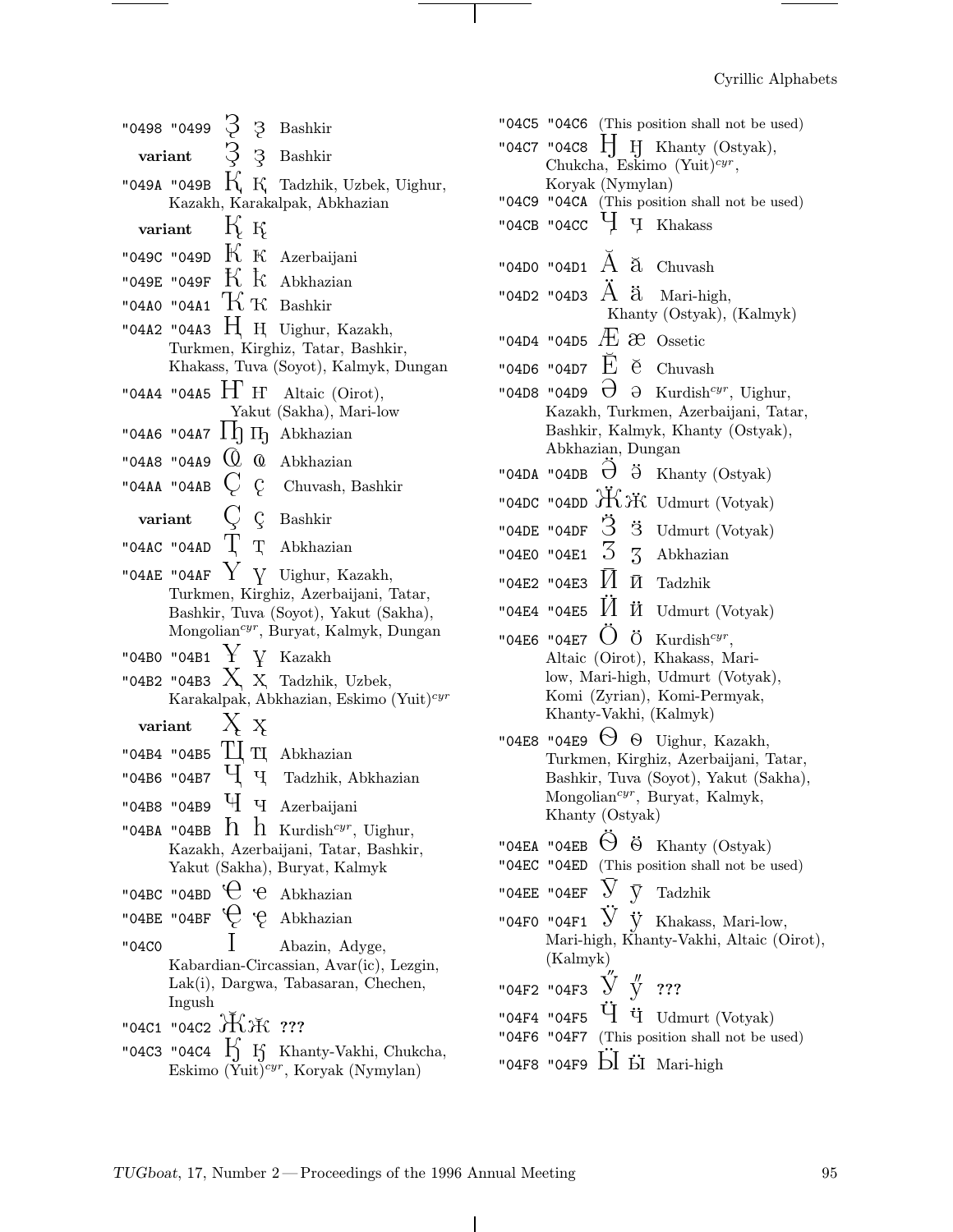Karel Píška

# Languages Using Cyrillic Script

The following table contains a short overview of Cyrillic-alphabet languages and their "additional" letters (according to 'usual' standard encoding systems). ISO (ISO Committee Draft  $639-2$ ,  $1993$ )/eth (Ethnologue, 1990) are two different three-letter language codes. The order is "quasi-linguistic-geographical-historical" ("cognate" or "neighbouring" nations being together).

| Indo-European Group                 |                                         | Codes                           | Additional characters                                       |  |  |  |
|-------------------------------------|-----------------------------------------|---------------------------------|-------------------------------------------------------------|--|--|--|
| Slavic Languages / Славянские языки |                                         | ISO/eth                         |                                                             |  |  |  |
| $\bullet$ Russian                   | русский                                 | rus                             | (Ee)                                                        |  |  |  |
| $\bullet$ Ukrainian                 | украинский                              | ukr                             | $\Gamma r$ $\in$ Ii Iï (')                                  |  |  |  |
| $\bullet\,$ Belarusian              | белорусский                             | be1/ruw                         | $\mathrm{I}i \, \mathrm{y} \, \mathrm{y}$                   |  |  |  |
| $\bullet$ Bulgarian                 | болгарский                              | $bul/$ <i>blg</i>               |                                                             |  |  |  |
| • Serbo-Croatian <sup>cyr</sup>     | сербскохорватский                       | src                             | Ђђ Јј Љљ Њњ Ћћ Џџ                                           |  |  |  |
| $\bullet$ Macedonian                | македонский                             | mac/mkj                         | Ѓѓ Ss Jj Ќќ Љљ Њњ Џџ                                        |  |  |  |
| Iranian Languages / Иранские языки  |                                         |                                 |                                                             |  |  |  |
| $\bullet$ Ossetic                   | осетинский                              | $\cos$ ss/ $ose$                | Ææ                                                          |  |  |  |
| $\circ~$ Kurdish $^{cyr}$           | курдский                                | kur                             | ∂∂ Öö hh h'h' Qq Ww                                         |  |  |  |
| $\bullet$ Tadzhik                   | таджикский                              | tgk/pet                         | Ғғ Ий Ққ Уу Хх Чч                                           |  |  |  |
| Romance Languages / Романские языки |                                         |                                 |                                                             |  |  |  |
| $\circ$ Moldavian <sup>cyr</sup>    | молдавский                              | mol                             |                                                             |  |  |  |
| Altaic Group                        |                                         |                                 |                                                             |  |  |  |
| Turkic Languages /                  | Тюркские языки                          |                                 |                                                             |  |  |  |
| $\bullet$ Uzbek                     | узбекский                               | uzb                             | Ўў Ққ Ғғ Ҳх                                                 |  |  |  |
| $\bullet$ Uighur                    | уйгурский                               | uig                             | $K_K$ Н<br>ң $F_F$ Үү $\Theta$ ө $K_K$ Әә $hh$              |  |  |  |
| $\bullet$ Kazakh                    | казахский                               | kaz                             | Әә Ғғ Ққ Ңң Өө Ұұ Үү hh Ii                                  |  |  |  |
| $\bullet$ Turkmen                   | туркменский                             | $t$ uk/ $t$ c $k$               | Жж Нд Өө Үү Әә                                              |  |  |  |
| $\bullet$ Kirghiz                   | киргизский                              | kir/kdo                         | Нн Өө Үү                                                    |  |  |  |
| o Azerbaijani                       | азербайджанский                         | aze                             | Fr Әә Jj Кк Өө Үү hh Чч'                                    |  |  |  |
| $\bullet$ Tatar                     | татарский                               | tat/tr                          | Әә Өө Үү Жж Ңн hh                                           |  |  |  |
| $\bullet$ Bashkir                   | башкирский                              | bak/bxk                         | $\Gamma$ F (=FF) 33 (=33) $\rm K\bar{\rm K}$ H <sub>H</sub> |  |  |  |
|                                     |                                         |                                 | $\Theta$ o Çç (=Çç) Yy hh $\Theta$ ə                        |  |  |  |
| $\bullet$ Karachay-Balkar           | карачаево-балкарский                    | krc                             | $(\dot{y} \dot{y} =) \ddot{y} \dot{y}$                      |  |  |  |
| $\bullet$ Kumyk                     | кумыкский                               | $\mathit{ksk}$                  |                                                             |  |  |  |
| $\bullet$ Nogay                     | ногайский                               | nog                             |                                                             |  |  |  |
| $\bullet$ Karakalpak                | каракалпакский                          | kaa/kac                         | $K_K$ $\Gamma_F$ (= $\Gamma_F$ ) $X_X$                      |  |  |  |
| $\bullet$ Altaic (Oirot)            | алтайский                               | alt                             | Jj H <sup>H</sup> Öö Ÿÿ                                     |  |  |  |
| $\bullet$ Khakass                   | хакасский                               | kjh                             | $F_F$ I і (=Ii) (Нъ нъ=) Ңң Öö<br>$\ddot{y}$ у (Чч=) Чч     |  |  |  |
| $\bullet$ Tuva (Soyot)              | тувинский                               | tyv/tun                         | Нң Өө Үү                                                    |  |  |  |
| $\bullet~$ Chuvash                  | чувашский                               | $\frac{\text{chv}}{\text{c}ju}$ | Ăă Ĕĕ Çç $\tilde{y}(\tilde{y})$                             |  |  |  |
| $\bullet$ Yakut (Sakha)             | якутский                                | $\sin(\omega t)$                | Б5 Нн Өө hh Yү                                              |  |  |  |
|                                     | Mongolian Languages / Монгольские языки |                                 |                                                             |  |  |  |

| <b>Executive company of the component of the second computer</b> |             |                                          |                                     |  |  |  |  |  |
|------------------------------------------------------------------|-------------|------------------------------------------|-------------------------------------|--|--|--|--|--|
| $\bullet$ Mongolian <sup>cyr</sup>                               | монгольский | $\text{mon}/khk$ $\Theta$ o $\text{Y}_V$ |                                     |  |  |  |  |  |
| $\bullet$ Burvat                                                 | бурятский   |                                          | bua/ $mnb$ $\Theta$ o Y $\gamma$ hh |  |  |  |  |  |
| $\bullet$ Kalmyk                                                 | калмыцкий   | $k$ q $z$                                | – Әә hh Жж Ңң Өө Үү                 |  |  |  |  |  |

 $\overline{\phantom{a}}$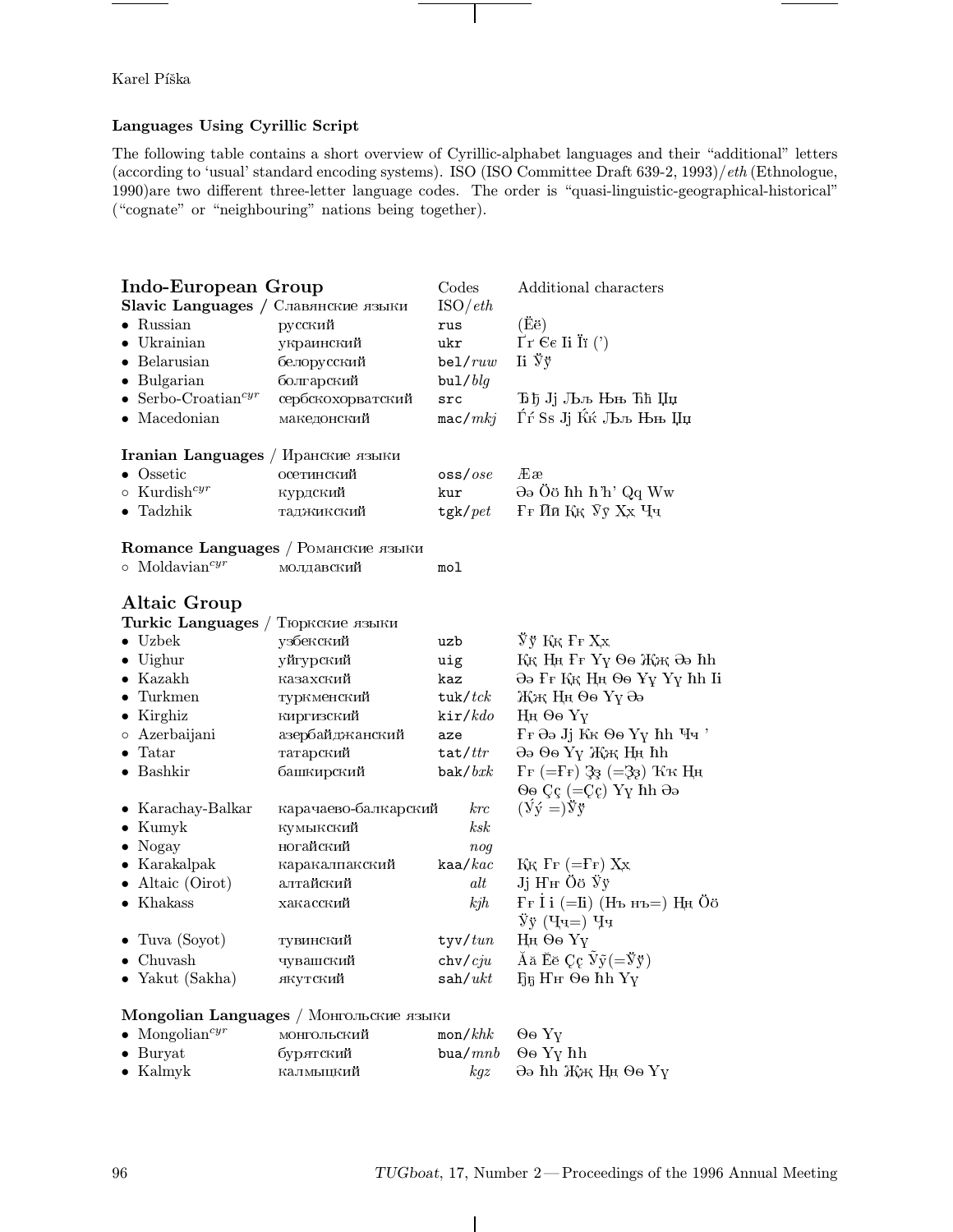# Cyrillic Alphabets

| <b>Tungusic-Manchu Languages</b> / Тунгусо-маньчжурские языки |             |     |  |  |  |  |
|---------------------------------------------------------------|-------------|-----|--|--|--|--|
| $\bullet$ Evenki (Tungus)                                     | эвенкийский | evn |  |  |  |  |
| $\bullet$ Even (Lamut)                                        | эвенский    | eve |  |  |  |  |
| $\bullet$ Nanai (Gold)                                        | нанайский   | gld |  |  |  |  |
|                                                               |             |     |  |  |  |  |

 $\mathbf{I}$ 

# **Uralic Group**

|                                         | Finno-Ugric Languages / $\Phi$ инно-угорьские языки |                   |        |                                                                                 |
|-----------------------------------------|-----------------------------------------------------|-------------------|--------|---------------------------------------------------------------------------------|
| $\bullet$ Mari-low                      | марийский луговой                                   |                   | mal    | $HH$ Öö $\ddot{y}$ y                                                            |
| $\bullet$ Mari-high                     | марийский горный                                    |                   | mrj    | Ää Öö Ÿÿ Ӹӹ                                                                     |
| $\bullet$ Mordvin-Erzya                 | мордовский эрзянский                                |                   | myv    |                                                                                 |
| $\bullet \,$ Mordvin-Moksha             | мордовский мокшанский                               |                   | mdf    |                                                                                 |
| $\bullet$ Udmurt (Votyak)               | удмуртский                                          |                   | udm    | Жж Зз Йй Об Чч                                                                  |
| $\bullet$ Komi (Zyrian)                 | коми                                                |                   | kpv    | Ii Öö                                                                           |
| $\bullet$ Komi-Permyak                  | коми-пермяцкий                                      |                   | koi    | Ii Öö                                                                           |
| $\bullet$ Mansi (Vogul)                 | мансийский                                          |                   | mns    |                                                                                 |
| $\bullet$ Khanty-Vakhi                  | хантыйский-ваховский                                |                   | kca    | Ää Ӄӄ Ӈӈ Öö Ѳѳ Ӫӫ Ӱӱ Әә Ӛӭ                                                      |
| -Kazim                                  | -казымский                                          |                   |        | Ää Əə Öö Hӈ Ѳѳ Ӫӫ                                                               |
| -Shurishkar                             | -шуришкарский                                       |                   |        |                                                                                 |
| Samoyedic Languages / Самодийские языки |                                                     |                   |        |                                                                                 |
| • Nenets (Yurak)                        | ненецкий                                            |                   | yrk    |                                                                                 |
| $\bullet$ Selkup                        | селькупский                                         | se1/sak           |        |                                                                                 |
|                                         | Caucasian Languages / Кавказские языки              |                   |        |                                                                                 |
| $\bullet$ Abkhazian                     | абхазский                                           | abk               |        | Ҕҕ Џџ Ҽе Ҿҿ Ӡӡ Ққ Ҟҟ                                                            |
|                                         |                                                     |                   |        | 00 Пуп, Тт Хх Ци Чч Әә                                                          |
| Abazin                                  | абазинский                                          |                   | abq    | $\bf I$                                                                         |
| $\bullet$ Adyge                         | адыгейский                                          |                   | ady    | $\bf I$                                                                         |
| $\bullet$ Kabardian-Circassian          | кабардино-черкесский                                |                   | kab    | I                                                                               |
| $\bullet$ Avar(ic)                      | аварский                                            | $\frac{1}{2}$ ava |        | $\bf{I}$                                                                        |
| $\bullet$ Lezgin                        | лезгинский                                          | lez               |        | I                                                                               |
| $\bullet$ Lak(i)                        | лакский                                             |                   | lbe    | I                                                                               |
| $\bullet$ Dargwa                        | даргинский                                          |                   | $d$ ar | I                                                                               |
| $\bullet$ Tabasaran                     | табасаранский                                       |                   | tab    | $\mathbf I$                                                                     |
| $\bullet$ Chechen                       | чеченский                                           | che/cjc           |        | $\bf{I}$                                                                        |
| $\bullet$ Ingush                        | ингушский                                           |                   | inh    | I                                                                               |
|                                         | Sino-Tibetan Group / Китайско-тибетские языки       |                   |        |                                                                                 |
| $\bullet$ Dungan                        | дунганский                                          |                   |        | Әә Жж Ңң Ўў Үү                                                                  |
|                                         | Paleo-Asiatic Languages / Палеоазиатские языки      |                   |        |                                                                                 |
| $\bullet$ Chukcha                       | чукотский                                           |                   | ckt    | $E_5$ H <sub>H</sub>                                                            |
| • Eskimo (Yuit) <sup>cyr</sup>          | эскимосский                                         |                   | ess    | $(\Gamma \Gamma) =$ ) $F_{\mathfrak{h}}(K \mathfrak{K}) =$ ) $F_{\mathfrak{h}}$ |
|                                         |                                                     |                   |        | $(H'H') = HH (X'X') = XX'$                                                      |
| $\bullet$ Koryak (Nymylan)              | корякский                                           |                   | kpy    | $(B' B') (\Gamma' r')$ Қ $f$ Н<br>(K' K') (H' H')                               |
| $\bullet$ Nivkh (Gilyak)                | нивхский                                            |                   |        |                                                                                 |
| <b>Explanatory notes</b>                |                                                     |                   |        |                                                                                 |
| $\circ$                                 | the language is migrating (again!) to Latin writing |                   |        |                                                                                 |

- the language is migrating (again!) to Latin writing<br>a character not used today (particularly or entirely)  $(Ee)$
- $(=\!\!\mathrm{F}\!\!\mathrm{F})$  $% \left\vert \left( \mathbf{q}\right) \right\vert$  variant not preferred
- $(\Gamma\dot{r} =)$  $\,$  a former variant

 $\mathbf{I}$